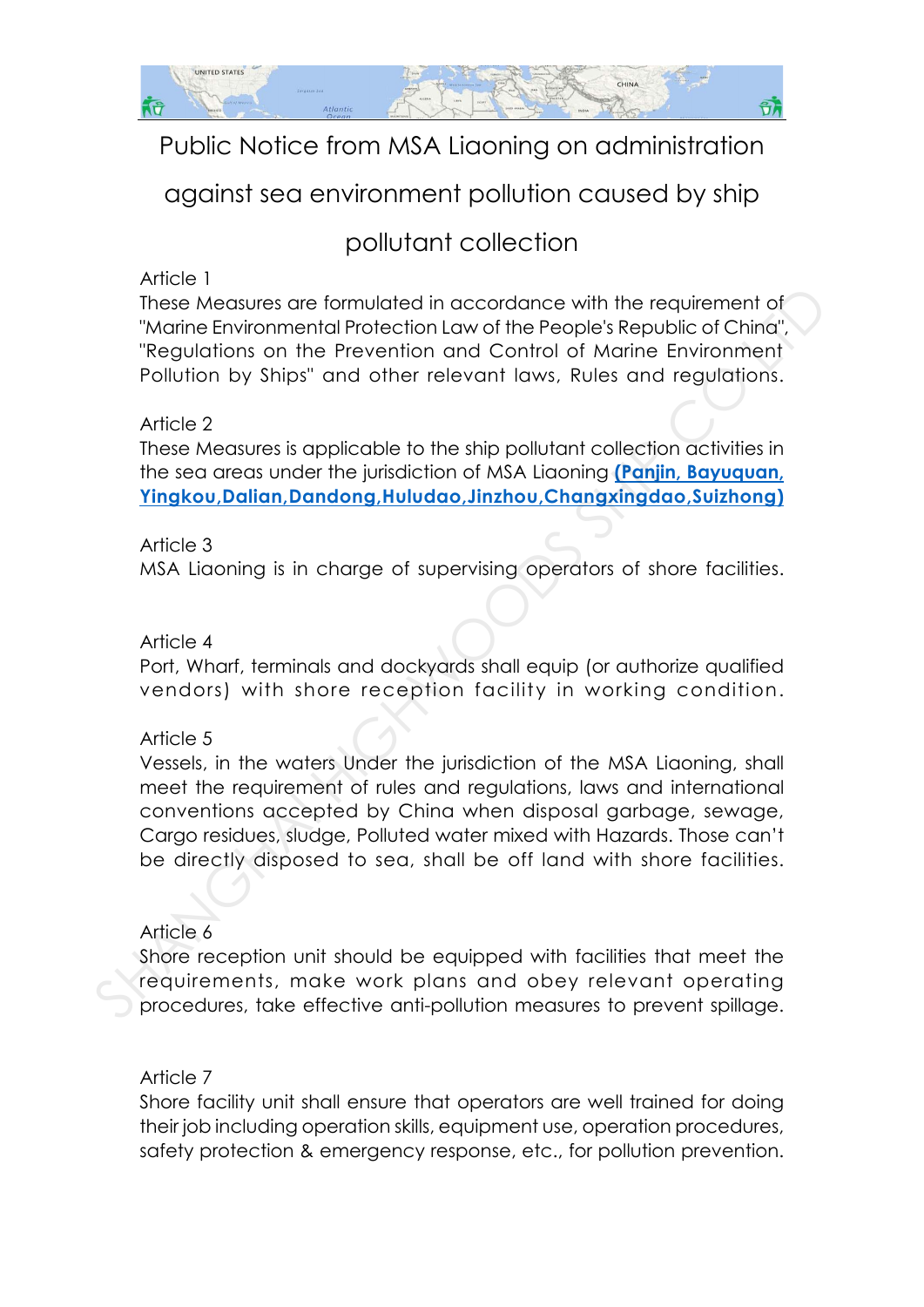

#### Article 8

Shore facility unit shall make an Emergency Response Plan (ERP) and organize a drill in every six months in order to improve & revise the ERP.

#### Article 9

Shore Reception units who collect ship pollutant by boat shall meet the relevant requirements on personals, equipment, certificates of boats and make sure AIS in good working condition is on. Sludge barges shall be insured. The hosts on the sludge barges shall be tested in max. every 6 months and the pressure test report of hosts shall be well kept.

#### Article 10

If a ship entrusts a shore facility unit to carry out pollutant receiving operations, the ship operator or the ship owner shall sign an entrustment agreement (SPRO) with the ship pollutant receiving unit in advance.

### Article 11

The vessel shall report the names of both parties to the operation, the time, location, type and quantity of pollutants and other information before the operation; if the operation information is changed, which shall be reported to the respective MSA as well in a timely manner.

#### Article 12

Shore facility unit shall report the names of both parties to the operation, the entrustment agreement (SPRO agreement) signed by the two parties, the time, place and pollutants to be carried out before the pollutant collection operation. The type and quantity, disposal method and whereabouts, etc.; if the situation changes, it should be reported in time; after completion of operation, the shore facility unit should confirm the above info. according to the actual situation of the operation. Article 9<br>Shore Reception units who collect ship pollutant by boat shall meet the<br>shore Reception units on personals, equipment, certificates of boats<br>and make sure AIS in good working condition is on. Sludge barges shall<br>

## Article 13

If the reporting items stipulated in Articles 11 and 12 of these Measures cannot be completed online, the ship and the shore facility unit shall promptly contact local MSA and report the operation in a timely manner.

#### Article 14

Both parties involved in delivering and receiving ship pollutants shall implement safety and pollution prevention measures before the operation, carry out pre-operation inspection, if they carry out related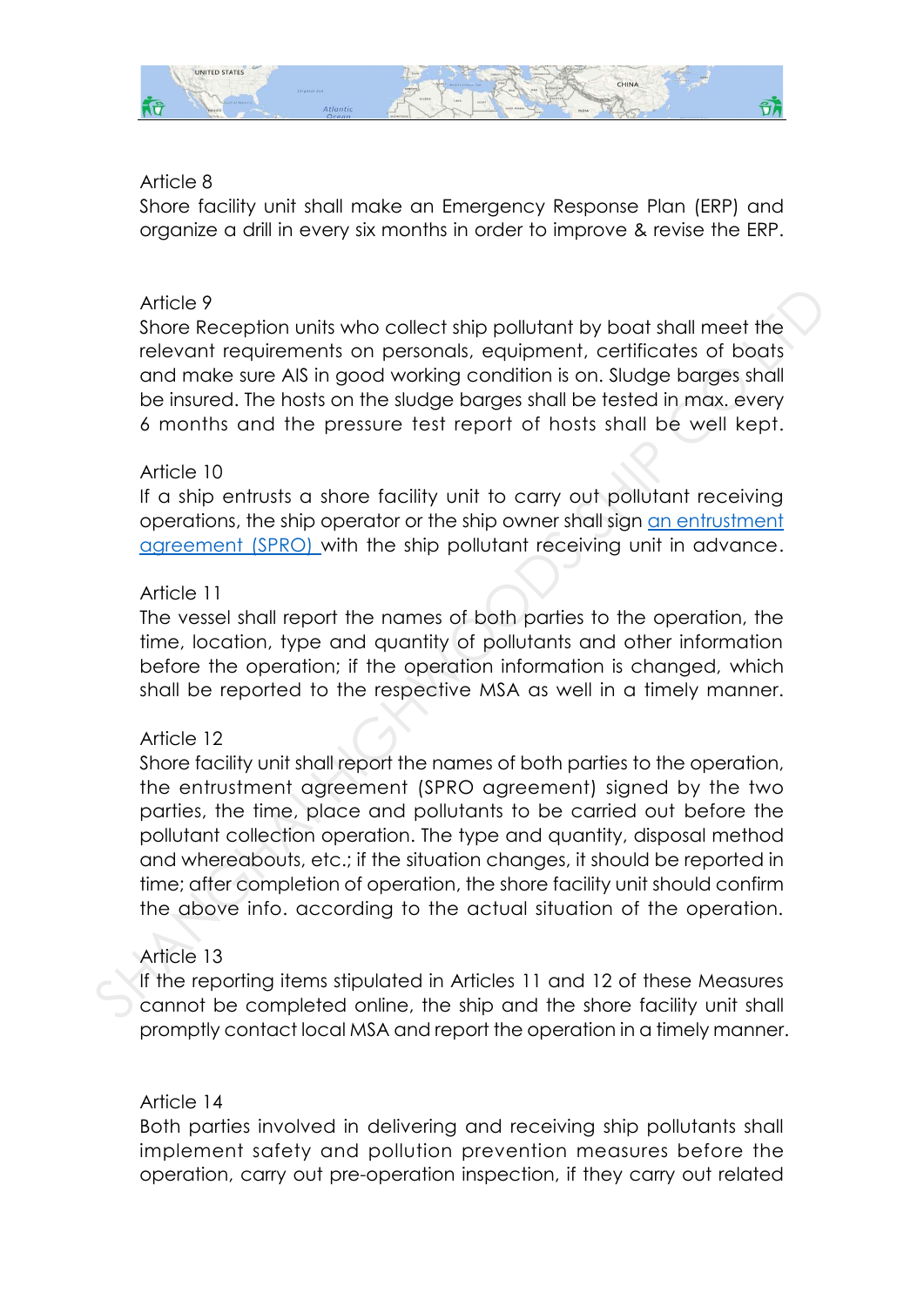

operations other than solid garbage, they shall also fill in pollutant receiving checklist (Annex 1), & have it signed by both parties. Shore facility unit shall retain pollutant receiving checklist " for at least 6 months.

#### Article 15

Shore facility unit shall issue a receipt to the ship after the completion of operation, which shall be signed and confirmed by both parties and retained for at least 2 years. The receipt shall indicate the names of both parties to the operation, the time and place of the start and end of the operation, and the type and quantity of pollutants. Ship shall keep the pollutant receipt in the corresponding record book.

#### Article 16

If a shore facility unit temporarily stores pollutants in the receiving ship or in the port area, it shall set up a special ledger to record and summarize the types & quantities of pollutants, keep the record for at least 2 years.

#### Article 17

Receiving ships that transfer pollutants ashore shall berth at wharfs, berths, and loading and unloading stations that meet safety conditions.

#### Article 18

The shore facility unit shall hand over the pollutants to a qualified pollutant treatment factory for obtaining legal treatment If water pollutants such as oily sewage from ships and sewage containing toxic and harmful liquid substances still need to be transferred through ships after pretreatment, they shall be managed as Per the requirement of pollution-hazardous goods carried by water. relation of the coperation, the time and place of the operation and of the position of the population of the operation, and the type and quantity of pollutants, Ship shall keep the pollutant receipt in the corresponding re

#### Article 19

The shore facility unit shall report the receiving and handling of pollutants in last month to the local MSA for record before the 10th of each month.

#### Article 20

The shore facility unit shall abide by the requirements of the supervision sheet system for receiving, transshipment and disposal of ship pollutants.

#### Article 21

Ports, wharves, loading and unloading stations and units engaged in ship repair and construction shall conduct self-inspection on the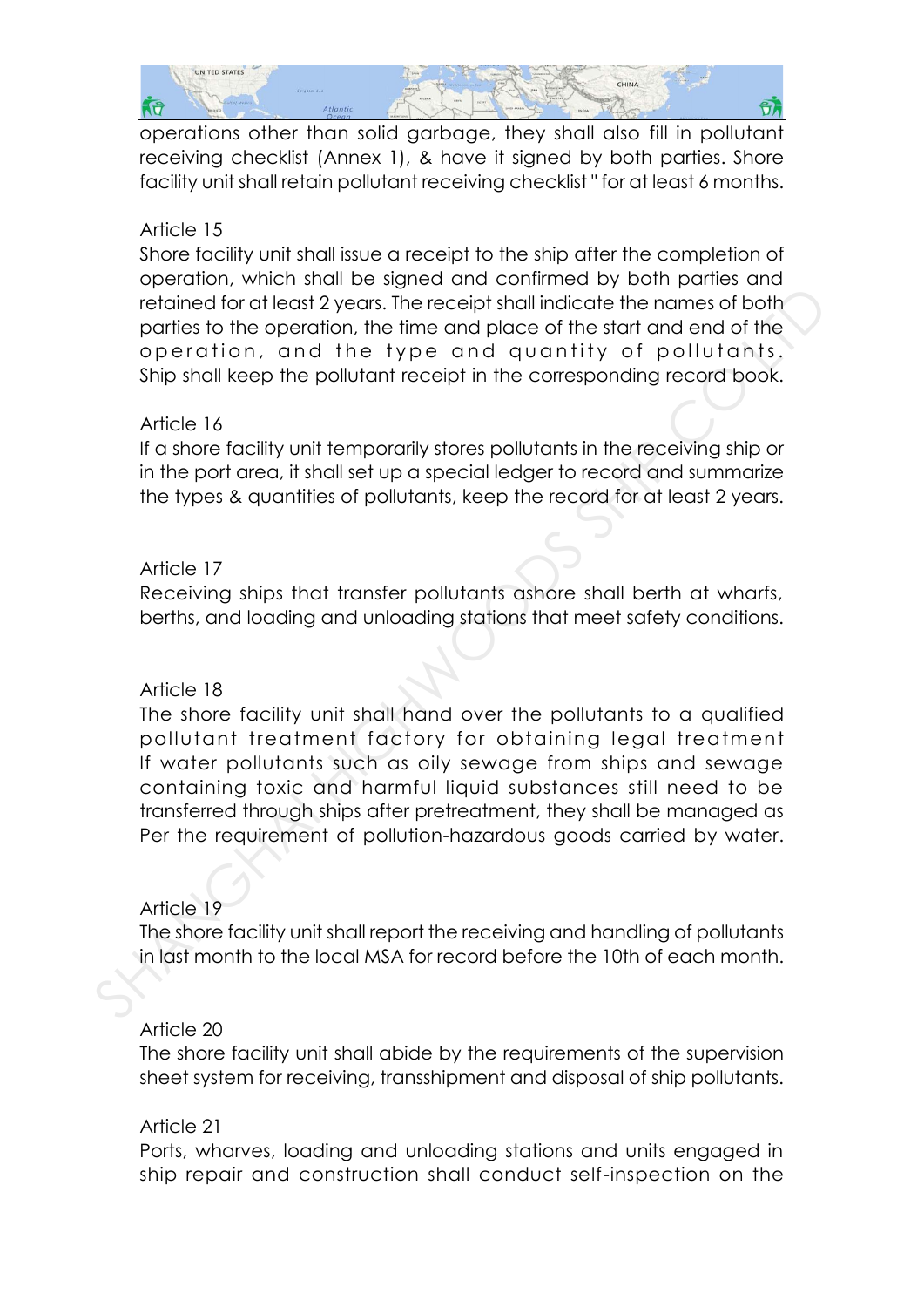

configuration of shore facilities in last year before January 31 every year, fill in the " Shore Facility Self-Inspection Form" (Annex 2), & submit it to the MSA, who may conduct random checks on the deployment of pollutant receiving facilities in ports, wharves, and loading and unloading stations.

### Article 22

The shore facility unit shall conduct a self-inspection on the operation of its own pollutant receiving facilities in last year before January 31 of every year, fill in the " Shore Facility Unit Self-Inspection Form" (Annex 3), and report the information to Maritime safety Administration (MSA).

## Article 23

MSA's supervision and inspection on shore facility units include: A. Spot checks on relevant info including but not limited to:

- 1. Certificate of record issued by the Department of Transportation;
- 2. Emergency Response plan of the shore facility unit;
- 3. The training records of Safety and anti-pollution;

4. Receipts proving that the shore facility unit has legally handed over the pollutants to the qualified pollutant treatment unit for treatment; 5. Proof that the shore facility has its own wharf or the berthing agreement signed with the wharf that meets the receiving ship's berthing conditions (when transshipping pollutants ashore). its own pollulant receiving lacilities in last year before January 31 of<br>every year, fill in the "Shore Facility Unit Self-Inspection Form" (Annex 3),<br>and report the information to Marilime safety Administration (MSA).<br>Art

- B. Spot checks on the site of operations, including but not limited to:
- 1. Ship and crew related certificates, documents and records;
- 2. Ship pollutant receiving operation plan;
- 3. Pollutant receiving checklist;
- 4. Ledger for temporary storage of pollutants;
- 5. Consistency of reported information with actual work;
- 6. The allocation of pollution prevention facilities, equipment;
- 7. Operational inspection.

## Article 24

The local MSA shall, in accordance with relevant regulations, implement lead-sealing management on receiving ships within their jurisdictions.

#### Article 25

Local MSA shall regularly notify the ecological environment, transportation & relevant departments of the reception situation.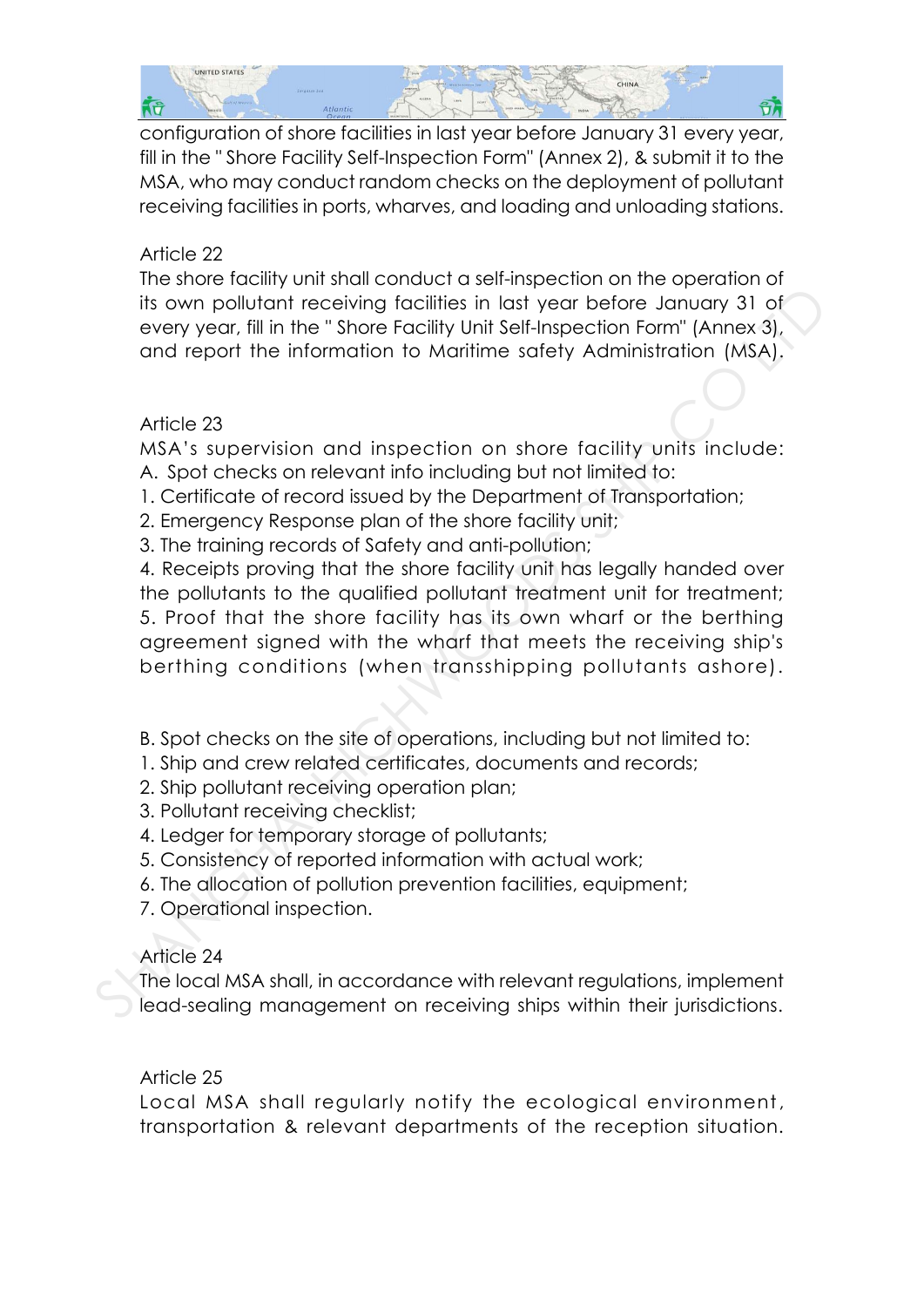

#### Article 26

Those who violate these Measures shall be dealt with by MSA in accordance with relevant laws, administrative regulations and rules.

### Article 27

If the quantity and technical performance of shore facilities in ports, wharves, loading and unloading stations cannot meet the requirements of laws, rules and regulations, relevant standards and international treaties concluded or acceded to by China, MSA shall punish them. Ports, wharves, loading and unloading stations, and units engaged in ship repairing have shore receiving facilities that are not suitable for their operating varieties and throughput, or refuse to receive pollutants sent by ships, MSA shall notify the relevant departments in a timely manner.

Article 28 The measures will be implemented from Feb.1, 2022, & will last for 5 years.

# Appendix I POLLUTANT RECEIVING CHECKLIST



Shore reception facilty can be found in every China port and costal waters at Shanghai Highwoods Ship Co., Ltd.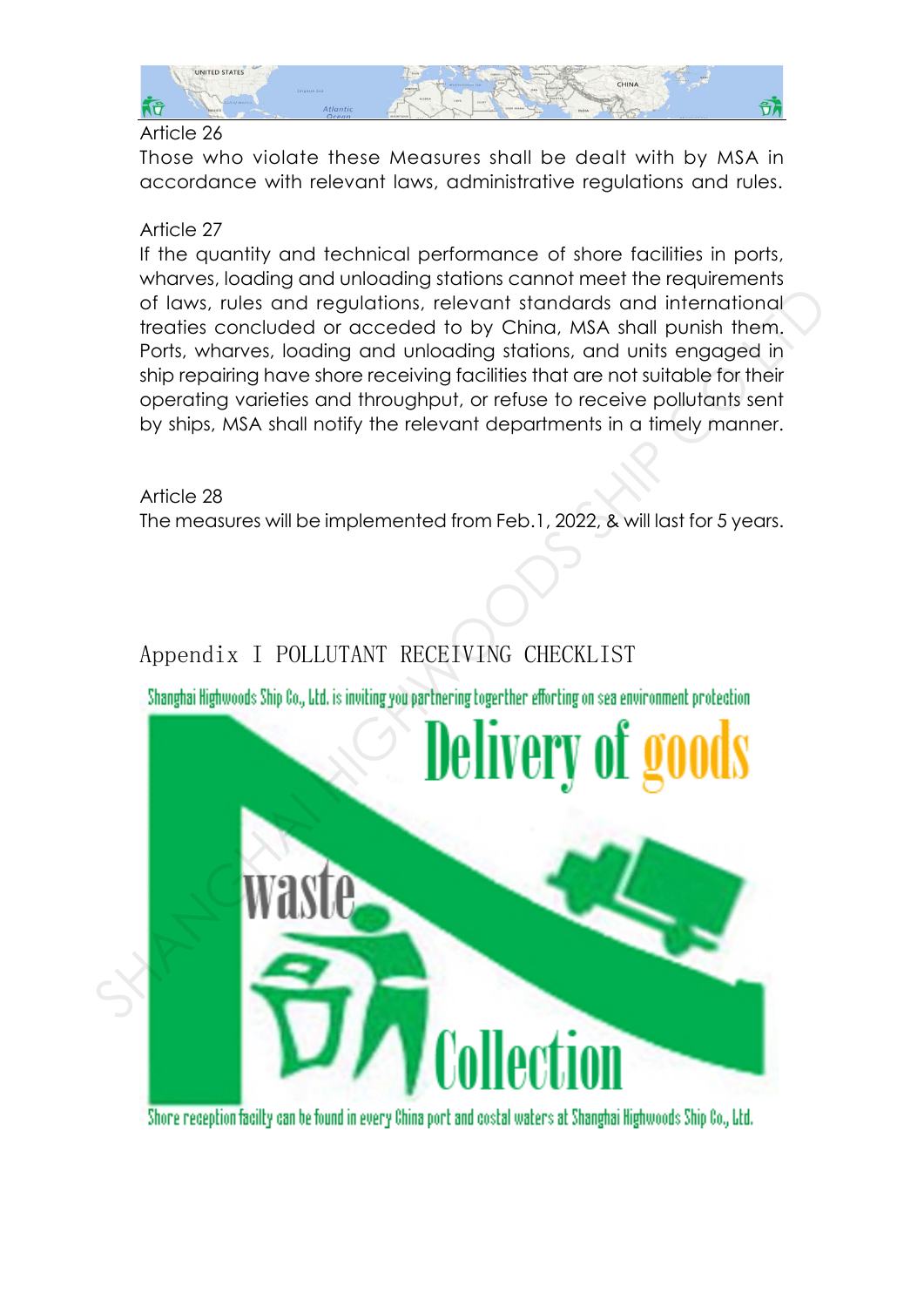# 附件 1

# 船舶污染物接收作业安全和防污染确认书 POLLUTANT RECEIVING CHECKLIST

| No.                                        |                                               |  |
|--------------------------------------------|-----------------------------------------------|--|
| 船名 ______________________________          | 船舶污染物接收单位 _____________________               |  |
| Ship Name_____________________             | Ship Pollutant Receiving Unit _______________ |  |
| 接收船、车辆或接收设施名称                              |                                               |  |
| Receiving Ship, Vehicle or Facilities Name |                                               |  |
| 污染物种类                                      | 污染物数量                                         |  |
| <b>Type of Pollutant</b>                   | Quantity________________________              |  |
| 作业时间及地点                                    |                                               |  |
| Time and Place of Operation                |                                               |  |

| 检查项目                                                                                                    | 接收方      | 船方   | 备注      |
|---------------------------------------------------------------------------------------------------------|----------|------|---------|
| Items                                                                                                   | Receiver | Ship | Remarks |
| 1、双方管线是否完好?                                                                                             |          |      |         |
| Are hoses in good condition by both parties?                                                            |          |      |         |
| 2、双方管线是否接妥,并在结合处放置了接收容器?                                                                                |          |      |         |
| Are hoses connected properly and drip collecting trays in<br>position at Joining Point by both parties? |          |      |         |
| 3、接收方接收舱的阀门是否打开?                                                                                        |          |      |         |
| Is the valve of receiving tank open by the receiver?                                                    |          |      |         |
| 4、双方所有落水孔是否已有效堵塞?                                                                                       |          |      |         |
| Are all scuppers effectively plugged by both parties?                                                   |          |      |         |
| 5、接收舱的剩余舱容是否已检查?                                                                                        |          |      |         |
| Has the remaining capacity of receiving tank been                                                       |          |      |         |
| checked?                                                                                                |          |      |         |
| 6、双方是否约定了联系信号?                                                                                          |          |      |         |
| Is the communication system agreed on by both parties?                                                  |          |      |         |
| 7、双方是否安排了专人值班?                                                                                          |          |      |         |
| Is the duty person assigned by both parties?                                                            |          |      |         |
| 8、双方的操作程序是否已商定?                                                                                         |          |      |         |
| Has the Operation Procedure been agreed on by both<br>parties?                                          |          |      |         |
| 9、双方是否备妥了必要的吸附材料, 以应付意外跑冒事<br>故?                                                                        |          |      |         |
| Are necessary absorbing materials available<br>for                                                      |          |      |         |
| dealing with accidental leakage of pollutant?                                                           |          |      |         |
| 10、双方不使用的管线是否用盲板封死并上齐所有螺栓?                                                                              |          |      |         |
| Are unused pipelines sealed with blind flange and fully                                                 |          |      |         |
| bolted by both parties?                                                                                 |          |      |         |
| 11、双方船舱壁、管线、阀门和船壳是否状况良好无渗漏?                                                                             |          |      |         |
| Are bulkheads, pipelines, valves, and hull in good                                                      |          |      |         |
| condition with no sign of leakage by both parties?                                                      |          |      |         |